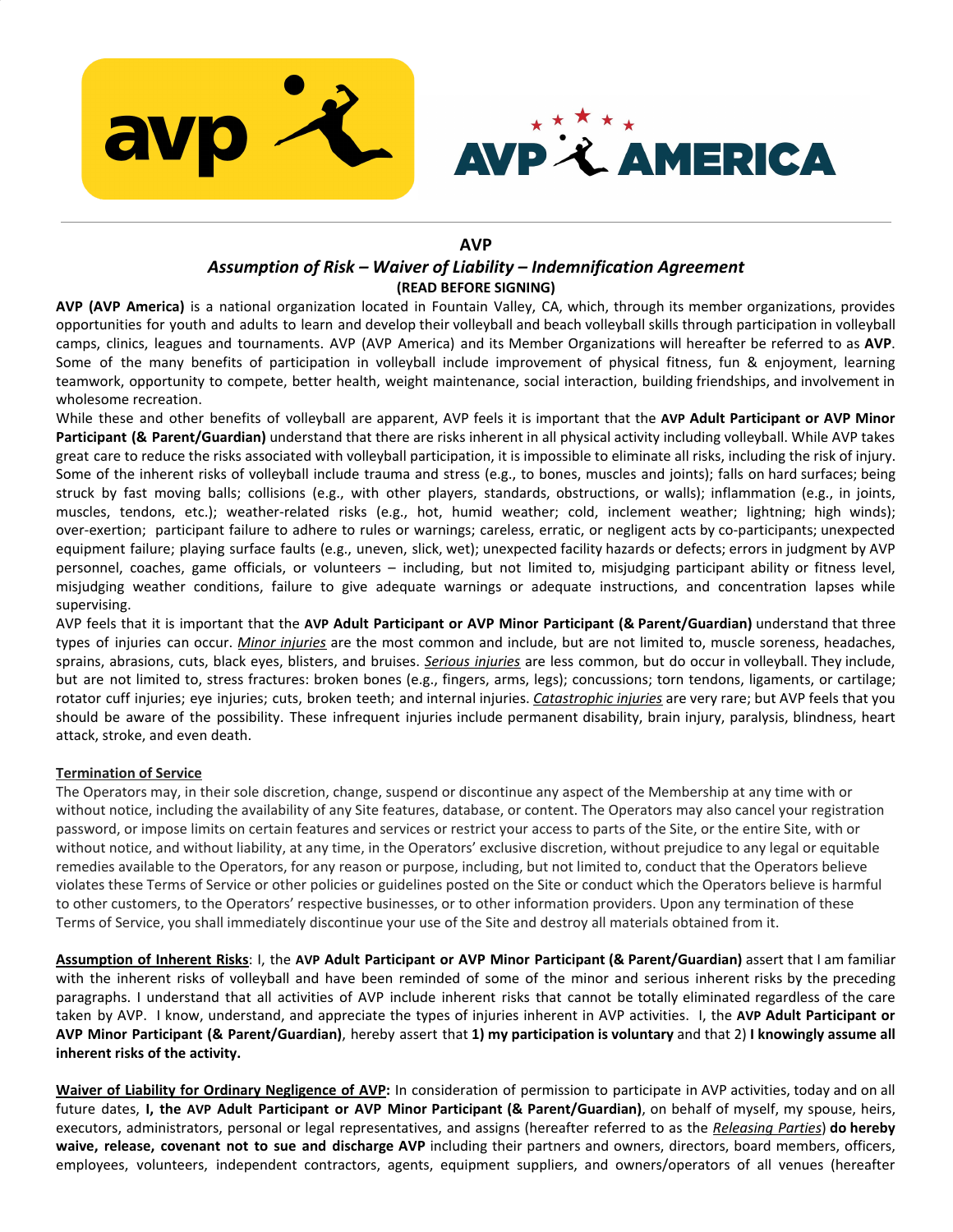## referred to as the Protected Parties) from liability from any and all claims, demands, and actions of every name and nature **including those arising from the ordinary negligence (including negligent rescue operations) of the** *Protected Parties.*

This agreement applies to 1) personal injury (including death) from incidents or illnesses arising from participation in AVP activities including, but not limited to: league play, tournaments, camps, clinics, special events, recreational play, practice, and training/conditioning activities. It applies also while I am an observer or spectator and for my individual use of all facilities. This applies to all facilities, fields, equipment, and all other venues or premises including the associated sidewalks and parking lots and to 2) any and all claims resulting from the damage to, loss of, or theft of property.

Indemnification: I, the AVP Adult Participant or AVP Minor Participant (& Parent/Guardian), also agree to hold harmless, defend, **and indemnify AVP** (that is, defend and pay any judgment and costs, including investigation costs, attorney's fees, and related expenses) from **any and all claims** of *Releasing Parties* or others acting on my behalf, arising from my participation in AVP Activities, (including those **arising from the inherent risks** of the activity or the **ordinary negligence** of *Protected Parties).*

I further agree to hold harmless, defend, and indemnify AVP against any and all claims of co-participants, rescuers, and others arising from the conduct of the participant in AVP activities.

## **Clarifying Clauses:** I, the **AVP Adult Participant or AVP Minor Participant (& Parent/Guardian)** confirm:

- **1)** This agreement **supersedes any and all previous oral or written promises or agreements**. I understand that this is the entire agreement between me and AVP and that it cannot be modified or changed in any way by representations or statements by any agent or employee of AVP.
- **2)** The foregoing Assumption of Risk, Waiver of Liability, Indemnification Agreement, and Covenant Not to Sue is intended to be as broad and inclusive as is permitted by the laws of the State of California and that **if any portion thereof is held in CA**, it is agreed that the balance shall continue in full legal force and effect.
- **3)** If legal action is brought, either the state court serving Orange County, California, or the United States District Court for the District of California has the sole and exclusive **jurisdiction** and that only the **substantive laws** of the State of California shall apply.

## **Acknowledgements to Promote Participant Safety:**

*Health Status.* The **AVP Adult Participant or AVP Minor Participant (& Parent/Guardian)** affirms that he or she:

- Possesses no health problems or physical disabilities that would make participation unwise or risk injury.
- Understands that AVP advises all participants to seek medical clearance prior to participation.
- Understands that it is the participant's duty to inform staff and cease participation immediately if there is any unusual discomfort (e.g., faintness, shortness of breath, high anxiety, chest pains) during participation.
- Possesses sufficient skills, experience in the activity, coordination, and fitness to safely participate.

*Medical Care.* The **AVP Adult Participant or AVP Minor Participant (& Parent/Guardian)** affirms that he or she:

- Authorizes the use of first aid, CPR, or AED (when available) if AVP staff deems it is needed.
- Authorizes AVP to secure emergency medical care and transport if deemed necessary.
- Agrees to assume all cost of emergency care and transportation.
- AVP offers a secondary medical insurance for all players that may become injured as a direct result of a sanctioned AVP event. This insurance may be used as a primary insurance if the athlete/player does not have an existing health care policy. This does not apply to any preexisting conditions and is subject to a deductible.

*Rules and Safety***.** The **AVP Adult Participant or AVP Minor Participant (& Parent/Guardian)** agrees:

- To report all injuries (even minor injuries) so that AVP may make a record of the injury.
- To wear all recommended safety gear during participation.
- To follow all rules of the activity and of AVP.
- To inform AVP of any conduct or condition that creates a hazard for participants or others and will immediately discontinue further participation in said activity.
- That AVP has authority to halt my participation if it endangers the participant or others.

### **Medical Release:**

By signing this waiver, you grant AVP Communications permission to 1) receive medical information from AVP Medical and 2) when applicable, make official AVP public statements releasing your medical diagnosis with the exception of catastrophic circumstances (examples include, but are not limited to: death, paralysis and other traumatic incidents). You have the right to revoke this decision at any time per HIPAA laws should you wish to withhold your medical information and keep any or all of that information private, by informing a member of the AVP and the AVP Medical Lead at the event.

### **Photography Release**

I grant AVP and all its departments and its promoters the right to take photographs of me in connection with AVP events. I authorize AVP and it's promoters to copyright, use and publish the same in print and/or electronically.

I agree that AVP and it's promoters may use such photographs of me with or without my name and for any lawful purpose, including publicity, illustration, advertising, and web content.